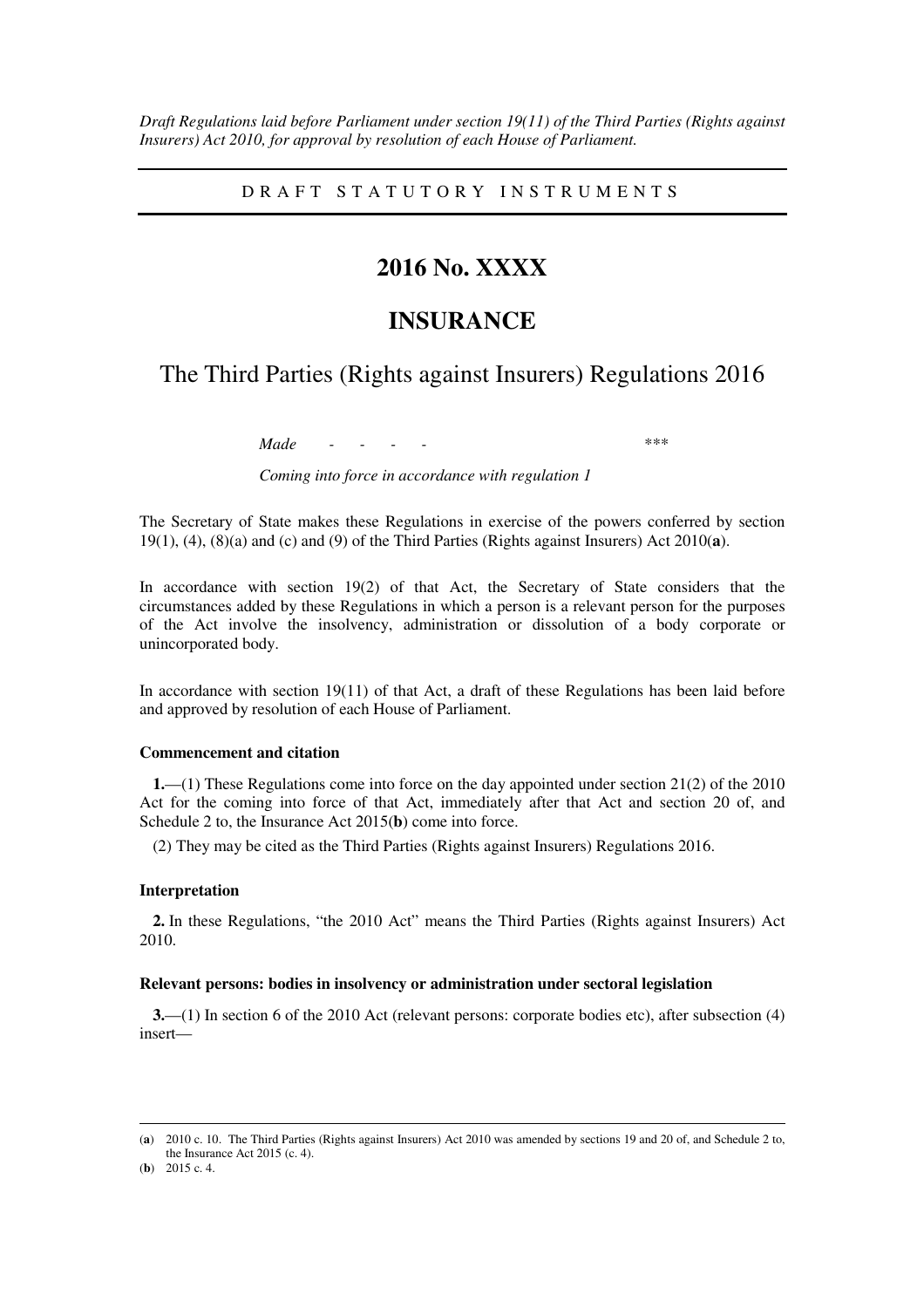"(4A) A body corporate or unincorporated body is a relevant person if it is in insolvency under Part 2 of the Banking Act 2009(**a**).

(4B) A body corporate or unincorporated body is a relevant person if it is in administration under relevant sectoral legislation as defined in Schedule A1."

(2) Before Schedule 1 to that Act insert—

## "SCHEDULE A1 Section 6(4B)

### Administration under relevant sectoral legislation

For the purposes of section 6(4B)—

- (a) a body is in administration under relevant sectoral legislation if the appointment of an administrator of the body under an enactment listed below has effect, and
- (b) the body does not cease to be in administration merely because an administrator vacates office (by reason of resignation, death or otherwise) or is removed from office.

### List of Enactments

*Aviation* 

Chapter 1 of Part 1 of the Transport Act 2000(**b**)

*Energy* 

Chapter 3 of Part 3 of the Energy Act 2004(**c**)

Chapter 5 of Part 2 of the Energy Act 2011(**d**)

Part 2 of the Energy Act (Northern Ireland) 2011 (c.6 (N.I.))

*Financial Services* 

Part 2 of the Insolvency Act 1986(**e**) (as it has effect by virtue of section 249 of the Enterprise Act 2002(**f**)), as applied by Schedule 15A to the Building Societies Act 1986(**g**)

Part 3 of the Insolvency (Northern Ireland) Order 1989 (S.I. 1989/2405 (N.I.19)) (as it has effect by virtue of article 4 of the Insolvency (Northern Ireland) Order 2005 (S.I. 2005/1455 (N.I.10))), as applied by Schedule 15A to the Building Societies Act 1986

Part 3 of the Banking Act 2009(**h**)

Investment Bank Special Administration Regulations 2011 (S.I. 2011/245)

<u>.</u>

<sup>(</sup>**a**) 2009 c. 1. Part 2 is applied with modifications to building societies by section 90 C of the Building Societies Act 1986 (c.53), with further modifications by Article 3 and Part 1 of Schedule 1 to the Building Societies (Insolvency and Special Administration) Order 2009 (S.I. 2009/805)

<sup>(</sup>**b**) 2000 c.38

<sup>(</sup>**c**) 2004 c.20. By virtue of section 96 of the Energy Act 2011 (c.16), sections 156 to 167, 171 and 196 of and Schedules 20 and 21 to the Energy Act 2004 apply in relation to an esc (energy supply company) administration order within the meaning of section 94 of the 2011 Act with the modifications provided in section 96(2) to (5) of that Act.

<sup>(</sup>**d**) 2011 c.16

<sup>(</sup>**e**) 1986 c.45

<sup>(</sup>**f**) 2002 c.40

<sup>(</sup>**g**) 1986 c.53. Schedule 15A was inserted by section 39 of, and Schedule 6 to, the Building Societies Act 1997 (c.32). Paragraphs 1 and 2 of Schedule 15A are applied, with modifications, to relevant building societies by Article 11(1) to (3) of the Building Societies (Financial Assistance) Order 2010 (S.I. 2010/1188)

<sup>(</sup>**h**) Part 3 is applied with modifications in respect of banks in temporary public ownership by regulations 2 to 4 of and the Schedule to the Banking Act 2009 (Bank Administration) (Modification for Application to Banks in Temporary Public Ownership) Regulations 2009 (S.I. 2009/312), and in respect of building societies by Article 3 of and Part 1 of Schedule 1 to the Building Societies (Insolvency and Special Administration) Order 2009 (S.I. 2009/805).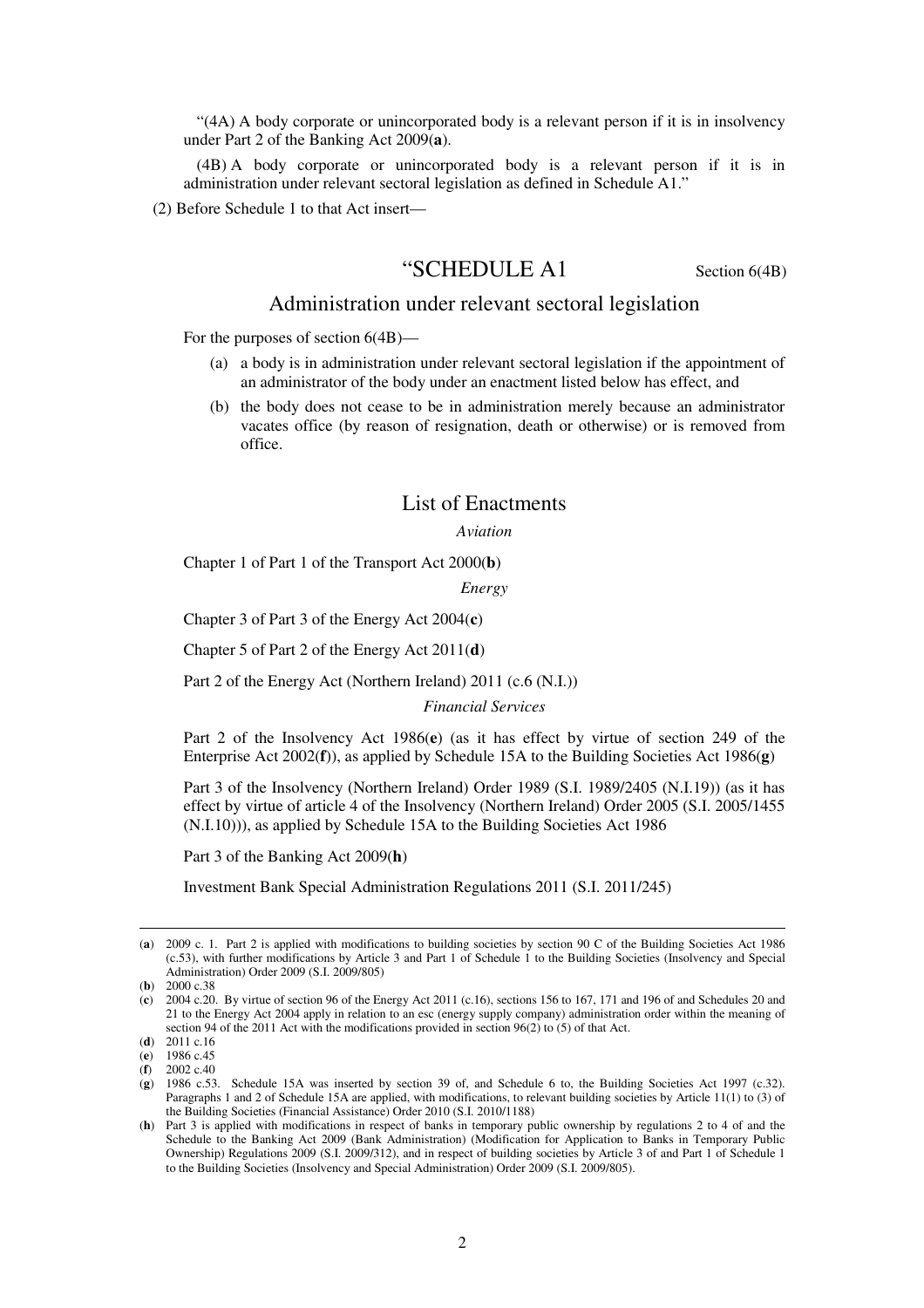Part 6 of the Financial Services (Banking Reform) Act 2013(**a**)

*Postal Services* 

Part 4 of the Postal Services Act 2011(**b**)

*Railways* 

Part 1 of the Railways Act 1993(**c**)

Chapter 7 of Part 4 of the Greater London Authority Act 1999(**d**)

*Water and sewerage* 

Chapter 2 of Part 2 of the Water Industry Act 1991(**e**)

Chapter 2 of Part 3 of the Water and Sewerage Services (Northern Ireland) Order 2006 (S.I. 2006/3336 (N.I. 21))"

#### **Relevant persons: bodies that have been dissolved**

**4.** After section 6 of the 2010 Act insert—

### "**6A Corporate bodies etc that are dissolved**

(1) A body corporate or unincorporated body is a relevant person if the body has been dissolved, subject to the exceptions in subsections (2) and (3).

(2) The body is not a relevant person by virtue of subsection (1) if, since it was dissolved (or, if it has been dissolved more than once, since it was last dissolved), something has happened which has the effect that the body is treated as not having been dissolved or as no longer being dissolved.

(3) Subsection (1) applies to a partnership only if it is a body corporate.

(4) For the purposes of this section, "dissolved" means dissolved under the law of England and Wales, Scotland or Northern Ireland (whether or not by a process referred to as dissolution)."

### **Conditions affecting transferred rights**

**5.**—(1) Section 9 of the 2010 Act (conditions affecting transferred rights) is amended as follows.

 $(2)$  In subsection  $(3)$ —

- (a) omit "or" at the end of paragraph (a), and
- (b) after paragraph (b) insert—

", or

(c) an unincorporated body, other than a partnership, that has been dissolved."

(3) In subsection (7) omit the definition of "dissolved".

(4) After that subsection insert—

<u>.</u>

<sup>(</sup>**a**) 2013 c.33

<sup>(</sup>**b**) 2011 c.5

<sup>(</sup>**c**) 1993 c.43. The provisions about administration in Part 1 of the Railways Act 1993 were amended by section 252 of, and Schedule 27 to, the Transport Act 2000 (c.38), sections 1, 49, 50, 54 and 59 of, and Schedules 1 and 13 to, the Railways Act 2005 (c.14), the Railways (Licensing of Railway Undertakings) Regulations 2005 (S.I. 2005/3050) and the Companies Act 2006 (Consequential Amendments, Transitional Provisions and Savings) Order 2009 (S.I. 2009/1941).

<sup>(</sup>**d**) 1999 c.29

<sup>(</sup>**e**) 1991 c.56. The provisions about administration in the Water Industry Act 1991 were amended by sections 36 and 101 of, and Schedule 8 to, the Water Act 2003 (c.37), by sections 34, 35 and 49 of, and Schedule 5 to, the Flood and Water Management Act 2010 (c.29), and by sections 5 and 56 of, and Schedules 5 and 7 to, the Water Act 2014 (c.21). Sections 23 to 26 of the 1991 Act are applied with modifications for the purpose of regulation of specified infrastructure projects by regulation 3 of, and Schedule 1 to, the Water Industry (Specified Infrastructure Projects) (English Undertakers) Regulations 2013 S.I. 2013/1582.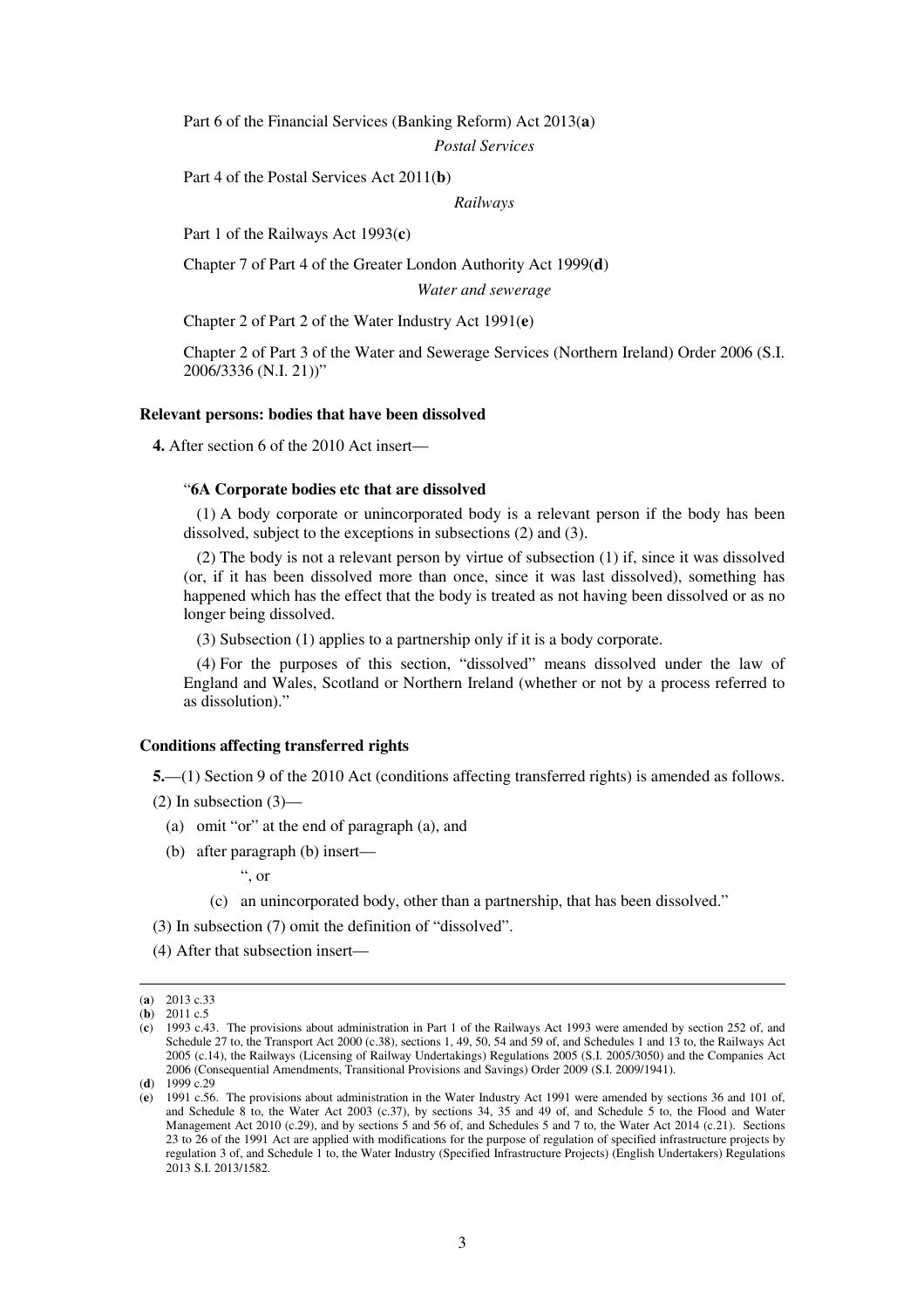"(8) For the purposes of this section—

- (a) "dissolved" means dissolved under the law of England and Wales, Scotland or Northern Ireland (whether or not by a process referred to as dissolution), and
- (b) a body has been dissolved even if, since it was dissolved, something has happened which has the effect that (but for this paragraph) the body is treated as not having been dissolved or as no longer being dissolved."

### **Notices requiring disclosure**

**6.**—(1) Paragraph 3 of Schedule 1 to the 2010 Act (notices requiring disclosure: defunct bodies) is amended as follows.

(2) In sub-paragraph  $(1)$ —

- (a) in paragraph (a), omit "that P claims has been incurred to P by a body corporate, and", and
- (b) for paragraph (b) substitute—
	- "(b) P claims the liability has been incurred to P by—
		- (i) a body corporate, or
		- (ii) an unincorporated body other than a partnership, and
	- (c) the body has been dissolved,".

(3) In sub-paragraph (2)(b), for "became defunct" substitute "was dissolved (or, if it has been dissolved more than once, immediately before it was last dissolved)".

(4) Omit sub-paragraphs (4) and (5).

(5) At the end insert—

"(6) For the purposes of this paragraph—

- (a) "dissolved" means dissolved under the law of England and Wales, Scotland or Northern Ireland (whether or not by a process referred to as dissolution), and
- (b) a body has been dissolved even if, since it was dissolved, something has happened which has the effect that (but for this paragraph) the body is treated as not having been dissolved or as no longer being dissolved."

(6) In the heading of the paragraph, for "defunct bodies" substitute "bodies that have been dissolved".

### **Consequential amendments**

<u>.</u>

**7.**—(1) In section 6 of the 2010 Act (relevant persons: corporate bodies etc)—

(a) for subsection (1) substitute—

"(1) A body corporate or unincorporated body is a relevant person if a compromise or arrangement between the body and its creditors (or a class of them) is in force, having been sanctioned in accordance with section 899 of the Companies Act 2006(**a**).", and

(b) in subsections (5) and (6), for "subsection  $(1)(a)$ " substitute "subsection  $(1)$ ".

(2) In section 14(2)(b) of that Act (effect of transfer on insured's liability), for " $6(1)(a)$ " substitute " $6(1)$ ".

(3) In section 19A(1) of that Act (interpretation)—

<sup>(</sup>**a**) 2006 c.46. Section 899 applies with modifications in relation to bank insolvency or administration under the Banking Act 2009 Parts 2 and 3 by virtue of Article 3 of and the Schedule to the Banking Act 2009 (Parts 2 and 3 Consequential Amendments) Order 2009, S.I. 2009/317; to limited liability partnerships by virtue of regulation 45 of the Limited Liability Partnerships (Application of the Companies Act 2006) Regulations 2009 S.I. 2009/1804; and to authorised banks by virtue of regulation 29 of and Part 1, paragraph 3 of Schedule 1 to the Scottish and Northern Ireland Banknote Regulations 2009 (S.I. 2009/3056)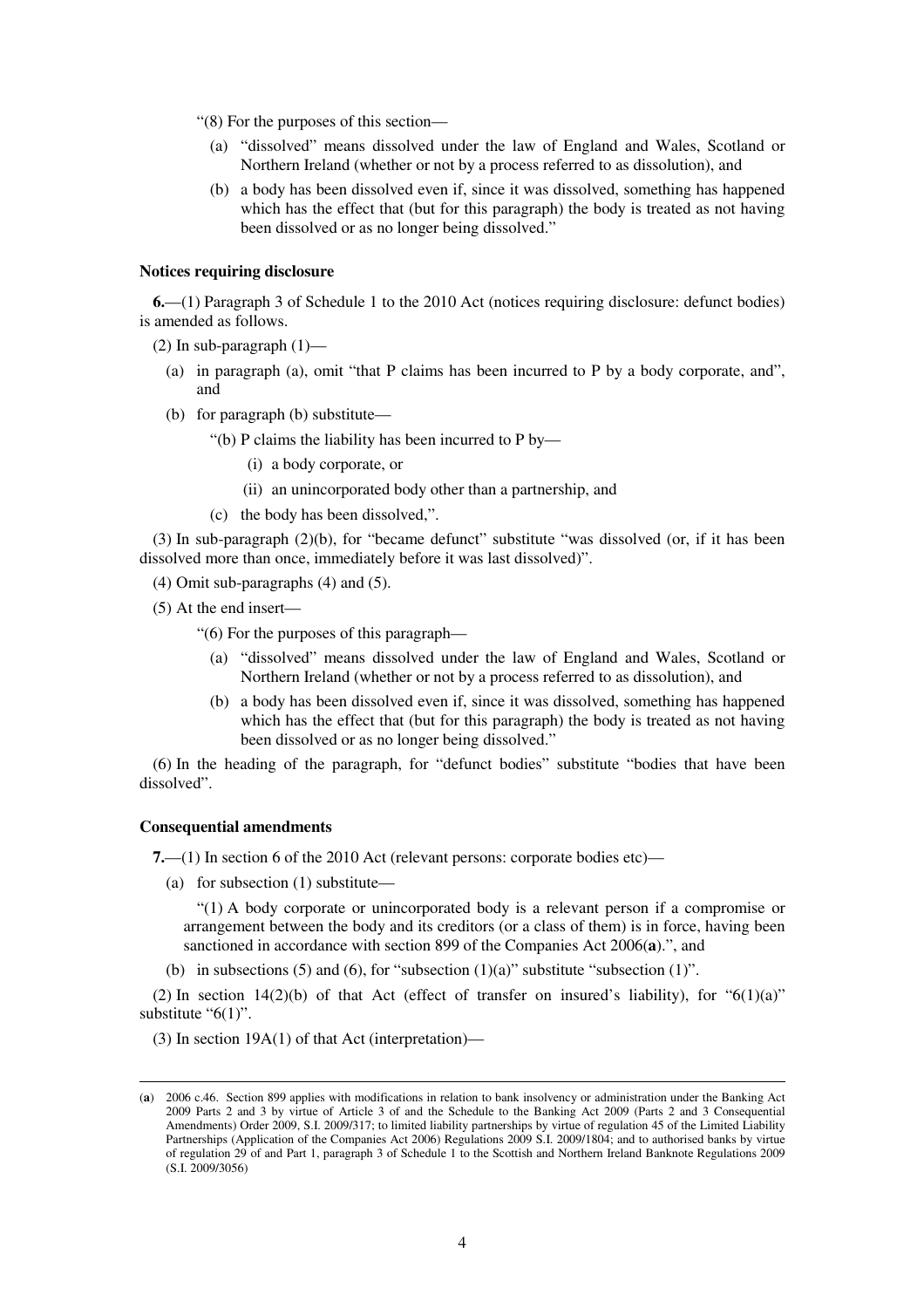- (a) omit ", 9(7)", and
- (b) for "and paragraph  $3(2)(b)$ , (4) and  $(5)$ " substitute ", Schedule A1 and paragraph  $3(2)(b)$ ".

Ministry of Justice Date

*Name*<br>Minister of State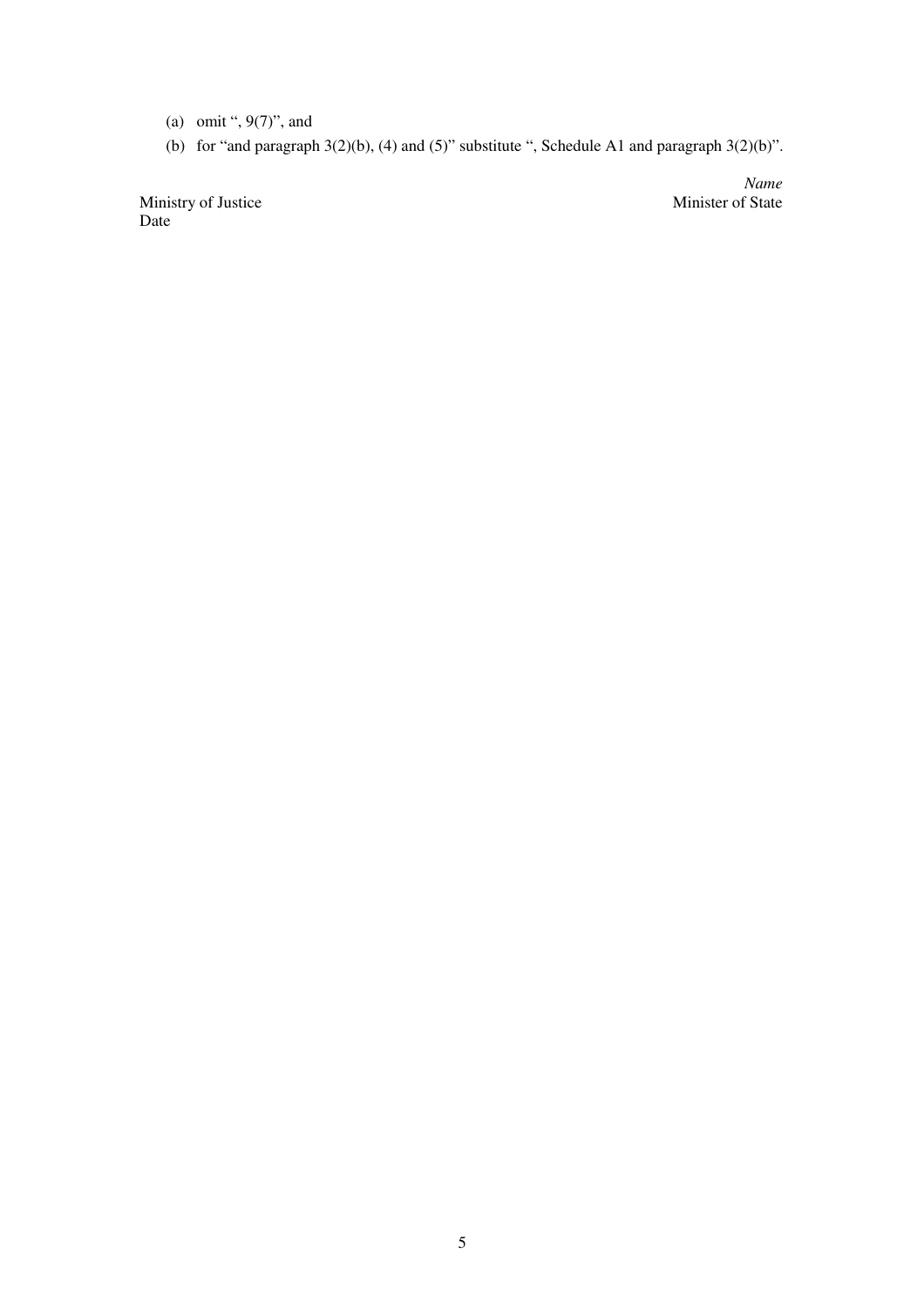### **EXPLANATORY NOTE**

### *(This note is not part of the Regulations)*

The Third Parties (Rights against Insurers) Act 2010 ("the 2010 Act") applies where an insured person incurs a liability to another and is or becomes a "relevant person" (by falling within the insolvency and similar circumstances listed in sections 4 to 7 of the 2010 Act). In such circumstances, the 2010 Act transfers the rights of the relevant person under the insurance contract to the person to whom the liability is incurred, thus enabling the latter to enforce those rights directly against the insurer, rather than the proceeds of the insurance policy being treated as the assets of the insured for distribution to creditors in the insolvency. The Third Parties (Rights against Insurers) Regulations 2015 ("the Regulations") amend the 2010 Act to add further circumstances by which a corporate or unincorporated body may become a relevant person and make some related minor amendments to the 2010 Act.

Regulation 3 expands the categories of "relevant person" identified in section 6 of the 2010 Act (corporate and unincorporated bodies) to include insolvency under Part 2 of the Banking Act 2009 and administration under the sector specific administration provisions listed in the new Schedule A1.

Regulation 4 inserts new section 6A in the 2010 Act, extending its coverage to all dissolved corporate and unincorporated bodies except when the body in question is an unincorporated partnership or is treated as not having been dissolved as a result of subsequent events (the latter may still be "relevant persons" by virtue of another provision).

Section 9(3) of the 2010 Act relieves the third party of the need to comply with a condition in the policy to provide information or assistance to the insurer if that condition cannot be satisfied because the insured no longer exists. Paragraph 3 of Schedule 1 to the 2010 Act provides that in the context of legal proceedings in relation to claims against defunct bodies a third party can require their former employees or officers, insolvency practitioner or official receiver to provide documents relevant to the insured's liability. Both provisions currently apply only to bodies corporate. Unlike section 9(3), paragraph 3 does not apply if a body is restored or otherwise treated as existing.

Following the changes made by regulation 4, regulations 5 and 6 extend the scope of section 9(3) and paragraph 3 of Schedule 1 to include dissolved unincorporated bodies (except partnerships). In light of the generally short lived duration of restorations, and to help third parties, regulations 5 and 6 align the definition of dissolved in these two cases so that they both apply even if a formerly defunct body is subsequently treated as not having been dissolved, or no longer being dissolved.

Regulation 7 amends the 2010 Act consequentially upon the above changes.

A full regulatory impact assessment has not been produced for this instrument because the amounts involved fall below the threshold at which an assessment has to be prepared.

<sup>©</sup> Crown copyright 2016

Printed and published in the UK by The Stationery Office Limited under the authority and superintendence of Carol Tullo, Controller of Her Majesty's Stationery Office and Queen's Printer of Acts of Parliament.